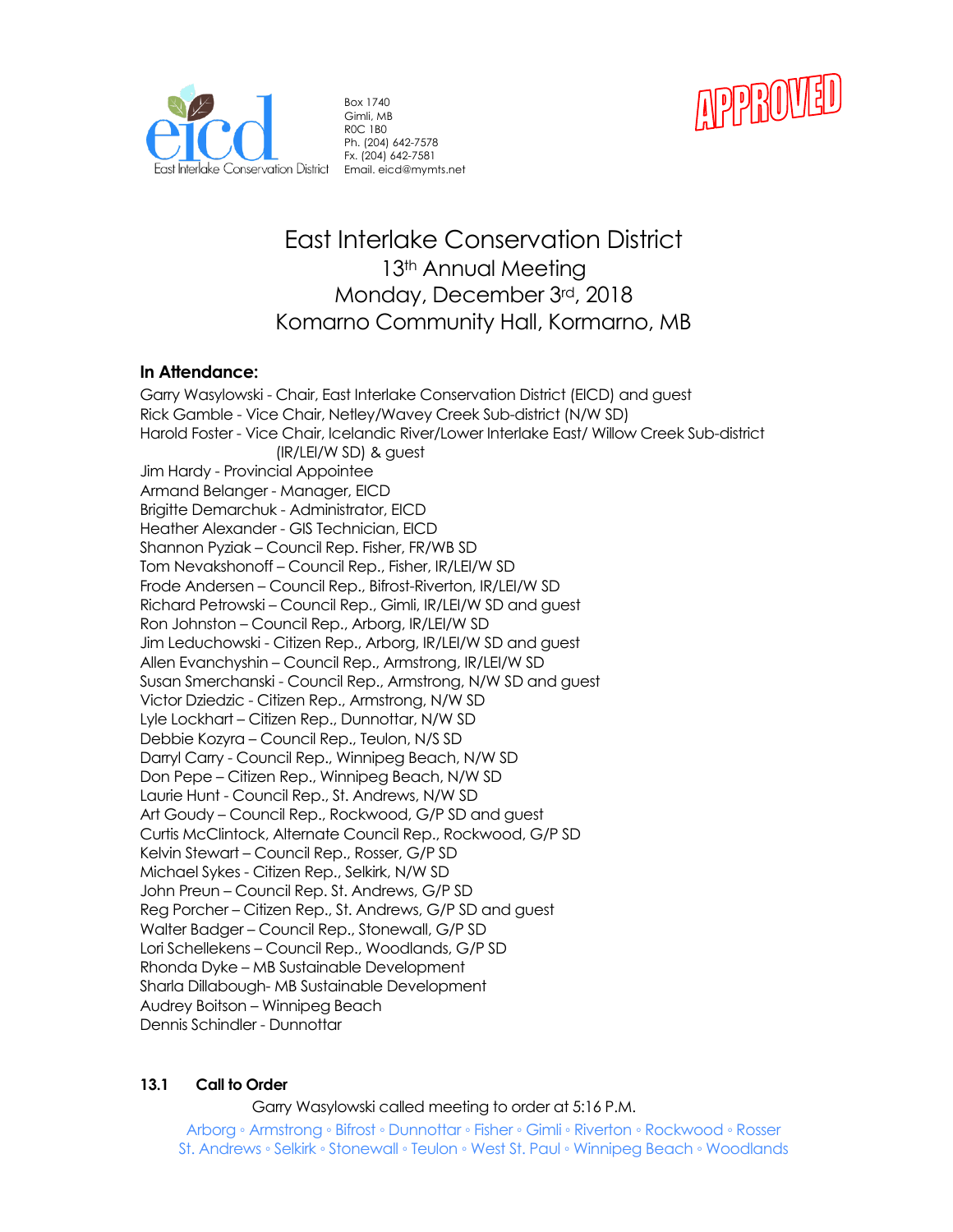#### **13.2 Approval of Agenda**

**MOTION:** Be it resolved that the agenda be approved as presented **Resolution 1163-13.2-18 Moved by: L. Hunt – Seconded by: D. Pepe**

## **CARRIED**

# **13.3 Approval of the December 4h, 2017, 11th Annual EICD AGM minutes MOTION:** Be it resolved that the minutes be approved as presented **Resolution 1164-13.3-18 Moved by: D. Pepe - Seconded by: S. Smerchanski**

## **CARRIED**

- **13.4 Chairman:** G. Wasylowski
	- − Welcomed and thanked everyone for coming
	- − Congratulated all new councilors and all who are new to the EICD
	- − Conservation Act moving to watershed districts and bringing exciting new opportunities
	- − RM Councils will be receiving a Resolution from the Province asking them if they accept becoming members of the East Interlake Watershed District (EIWD) or disapprove in joining the watershed. The EIWD will change somewhat: Netley/Grassmere – Willow Creek - Icelandic/Washow – Fisher/Mantagao River
	- − Introduced the EICD Executive Board: R. Gamble, H. Foster, J. Hardy & G. Grenkow

**Manager:** A. Belanger (as per Power Point presentation)

- − Welcomed and thanked everyone for coming and introduced staff
- − Called A. Boitson up to receive a gift from EICD
- − EICD project highlight: Culvert Inventory, construction of a Lagoon passive filtration system at the Yablonski farm for phosphorus reduction, Native pollinator patch on the South side of the EICD office Maintenance on public tall grass prairie restoration sites in Gimli and Selkirk, Fish habitat project with Peguis First Nation, Wetland restoration/water storage project within Peguis First Nation
- − Conservation District Trust Fund
- − GROW program

#### **13.5 Supper**

**13.6 Presentation** on Modernizing MB's Conservation Districts Program:

 Rhonda Dyck & Erin Dunbar, MB Sustainable Development (as per Power Point presentation)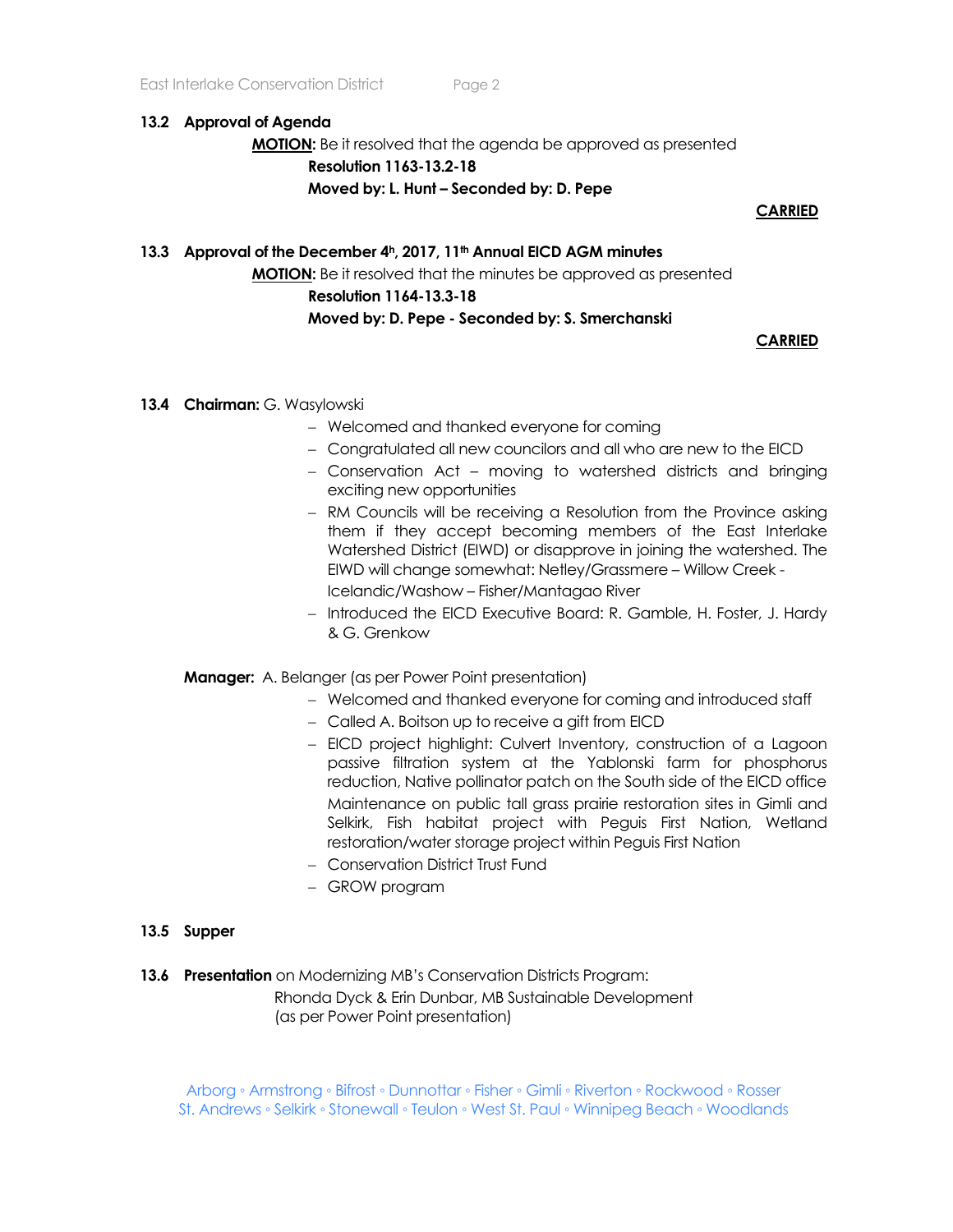## **13.7 Elections of Sub-District Chairperson and Vice Chairperson**

**13.7.1 - Fisher River and Washow Bay Creek SD** *PRESENT: Shannon Pyziak, Tom Nevakshonoff (2 out of 4 present) \*NO QUORUM\** opens floor to nominations Nominates for CHAIR seconds it Second call for Nominations Third and Final call for Nominations moves that Nominations Cease seconds that Nominations Cease **Resolution 1165-13.7.1-18 CARRIED** Nominated **for VICE-CHAIR**  seconds it Second call for Nominations Third and Final call for Nominations moves that Nominations Cease seconds that Nominations Cease **Resolution 1166-13.7.1-18 CARRIED 13.7.2 - Grassmere and Parks Creek SD** *PRESENT: Gordon Grenkow, Art Goudy, Reg Porcher, John Preun, Kelvin Stewart, Lori Schellekens, Walter Badger (8 out of 12 present)* A. Belanger opens floor to nominations R. Porcher Nominates G. Grenkow for CHAIR K. Stewart seconds it Second call for Nomination Third and Final call for Nomination A. Goudy moves that Nominations Cease W. Badger seconds that Nominations Cease **Resolution 1167-13.7.2-18 CARRIED** R. Porcher Nominates J. Preun for VICE-CHAIR L. Scchellekens seconds it Second call for Nomination Third and Final call for Nomination W. Badger moves that Nominations Cease K. Stewart seconds that Nominations Cease **Resolution** 1168-13.7.2-18 CARRIED

Arborg ◦ Armstrong ◦ Bifrost ◦ Dunnottar ◦ Fisher ◦ Gimli ◦ Riverton ◦ Rockwood ◦ Rosser St. Andrews ◦ Selkirk ◦ Stonewall ◦ Teulon ◦ West St. Paul ◦ Winnipeg Beach ◦ Woodlands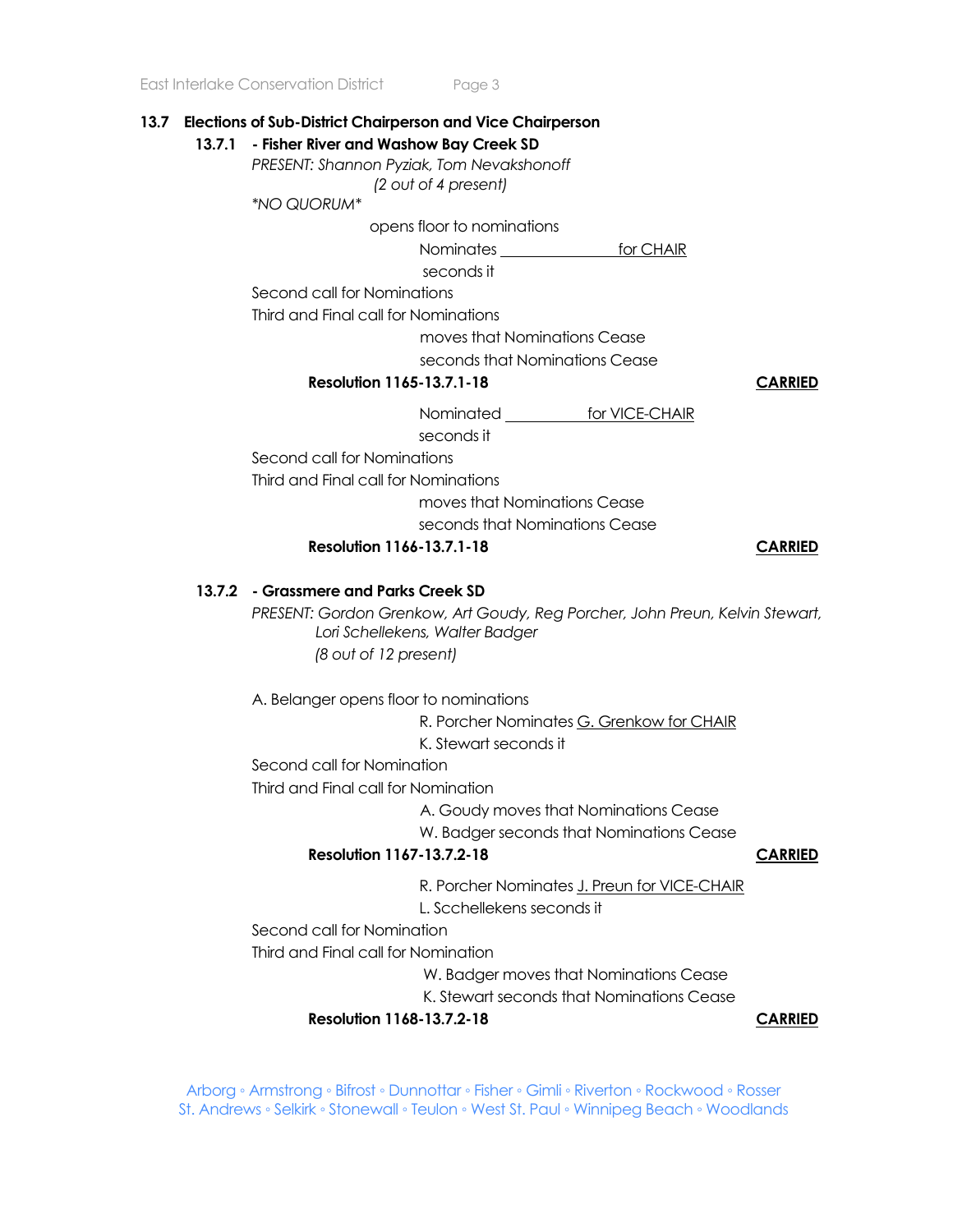#### **13.7.3 - Icelandic River and Lower East Interlake/Willow Creek SD**

*PRESENT: Harold Foster, Jim Leduchowski, Garry Wasylowski, Ron Johnston Tom Nevakshonoff, Richard Petrowski, Allen Evanchyshin, Frode Andersen (8 out of 12 present)*

A. Belanger opens floor to Nomination

R. Johnston Nominates G. Wasylowski for CHAIR

R. Petrowski seconds it

Second call for Nominations

Third and Final call for Nomination

H. Foster moves that Nominations Cease

F. Andersen seconds that Nominations Cease

**Resolution 1169-13.7.3-18 CARRIED**

F. Andersen Nominates H. Foster for VICE-CHAIR G. Wasylowski seconds it

Second call for Nominations

Third and Final call for Nominations

R. Johnston moves that Nominations Cease

R. Petrowski seconds that Nominations Cease

**Resolution 1170-13.7.3-18 CARRIED**

#### **13.7.4 - Netley and Wavey Creek SD**

*PRESENT: Rick Gamble, Victor Dziedzic, Susan Smerchanski, Mike Sykes, Don Pepe, Darryl Carry, Laurie Hunt, Debbie Kozyra, Lyle Lockhart (10 out of 13 present)*

A. Belanger opens floor to nominations

 L. Hunt Nominates R. Gamble for CHAIR D. Pepe seconds it

Second call for Nomination

Third and Final call for Nomination

M. Sykes moves that Nominations Cease

L. Lockhart seconds that Nominations Cease

**Resolution 1171-13.7.4-18 CARRIED**

D. Carry Nominates L. Hunt for VICE-CHAIR

M. Sykes seconds it

Second call for Nominations

Third and Final call for Nominations

S. Smerchanski moves that Nominations Cease

Arborg ◦ Armstrong ◦ Bifrost ◦ Dunnottar ◦ Fisher ◦ Gimli ◦ Riverton ◦ Rockwood ◦ Rosser St. Andrews ◦ Selkirk ◦ Stonewall ◦ Teulon ◦ West St. Paul ◦ Winnipeg Beach ◦ Woodlands